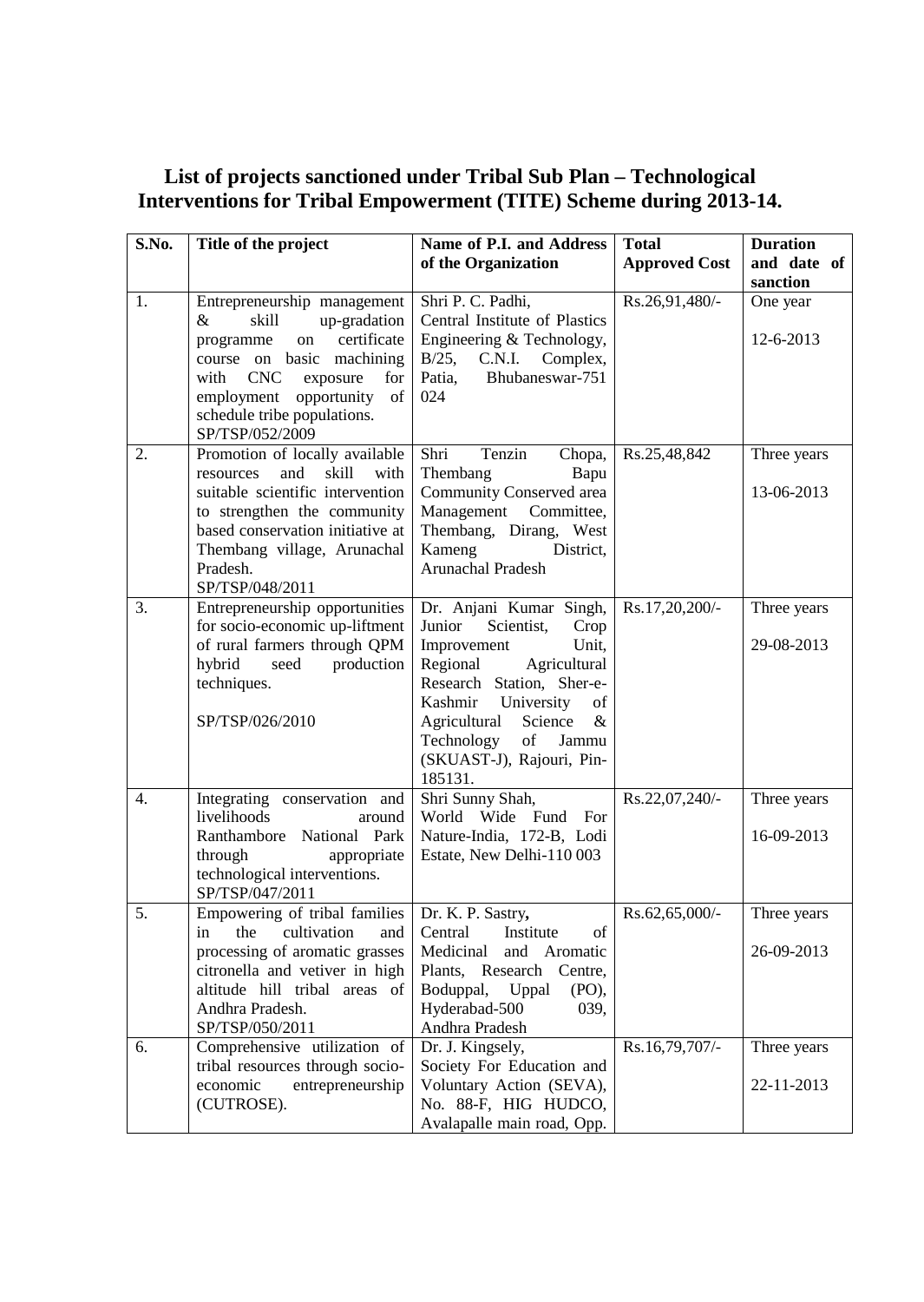|     | SP/TSP/034/2008                                                                                                                                                                                                                                                                                                                      | P.U.P.<br>School,<br>Basthi<br>Hosur 635109, Krishnagiri<br>district, Tamil Nadu                                                                                                |                       |                           |
|-----|--------------------------------------------------------------------------------------------------------------------------------------------------------------------------------------------------------------------------------------------------------------------------------------------------------------------------------------|---------------------------------------------------------------------------------------------------------------------------------------------------------------------------------|-----------------------|---------------------------|
| 7.  | Strengthening livelihoods of<br>dependent<br>forest<br>mountain<br>communities<br>through<br>technological<br>innovative<br>Askot<br>interventions<br>around<br>Wildlife<br>Sanctuary,<br>Uttarakhand.<br>SP/TSP/032/2011                                                                                                            | Ms. Malika Virdi,<br>Prakriti,<br>Village<br>Himal<br>Sarmoli, Post<br>Munsiari,<br>District<br>Pithoragarh,<br>Uttarakhand-262 554                                             | Rs.28,00,021/-        | Three years<br>27-12-2013 |
| 8.  | Micro solutions<br>for<br>mega<br>problems: Using appropriate<br>technology to develop micro<br>enterprises and institutions for<br>improving livelihood security<br>in Dandeli Anshi<br>Tiger<br>Reserve (DATR), Karnataka.<br>SP/TSP/035/2011                                                                                      | Shri Jayanand H Derekar,<br>Wildlife<br>Sahyadri<br>and<br>Forest Conservation Trust<br>$(SWIFT)$ ,<br>Nilkund-<br>SIRSI (Uttara<br>Heggarni,<br>Kannada), Karnataka-581<br>331 | Rs.25,24,440/-        | Three years<br>27-12-2013 |
| 9.  | Improvement of traditional<br>(Bhatti) drying cum storage<br>system of large Cardamom<br>through<br>introduction<br>of<br>improvised drying,<br>storage<br>technology for better economic<br>returns from Cardamom to<br>of Ziro,<br>farmers,<br>growers<br>Subansiri<br>Lower<br>district,<br>Arunachal Pradesh.<br>SP/TSP/027/2011 | Shri Pura Obling,<br>Take Bogo Multipurpose<br>Co-operative Society Ltd.,<br>Kudung<br>Barang<br>Ziro,<br>Lower Subansiri Distrcit,<br>Arunachal Pradesh-791 120                | Rs.32,46,144/-        | Two years<br>24-01-2014   |
| 10. | People and Protected Areas:<br>Conservation and Sustainable<br>livelihoods in partnership with<br>local communities- 2nd Phase.<br>SP/TSP/030/2011                                                                                                                                                                                   | Ms. Vishaish Uppal, World<br>Wide Fund For Nature-<br>India, 172-B, Lodi Estate,<br>New Delhi-110 003.                                                                          | Rs.47,87,045/-        | Three years<br>18-02-2014 |
| 11. | Integrating conservation and Dr.<br>livelihoods<br>sustainable<br>of<br>marginalized<br>communities<br>using<br>appropriate<br>technological<br>interventions<br>around<br>Valmiki<br>Wildlife<br>Sanctuary, Bihar.<br>SP/TSP/049/2011                                                                                               | Shiraz<br>A.<br>Gorakhpur Environmental<br>Action<br>Group,<br>224,<br>Purdilpur,<br>M.G. College<br>Road, Post Box # 60,<br>Gorakpur-273 001 (U.P.).                           | Wajih, Rs.26,22,830/- | Three years<br>27-03-2014 |
| 12. | Wealth from weed and waste;<br>creating livelihood<br>around<br>Lantana Lantana Camara and<br>Elephant<br>Dung<br>around<br>Mudumalai<br>Tiger<br>Reserve,<br>Tamil Nadu.<br>SP/TSP/043/2011                                                                                                                                         | Ms. Nishita Vasanth, ,<br>Shola<br>The<br>The<br>Trust,<br>Sholas, 27th Mile, Ooty<br>Road,<br>District:<br>Gudalur,<br>Nilgiris,<br>The<br>Tamilnadu, Pin-643211               | Rs.30,17,720/-        | Three years<br>28-3-2014  |